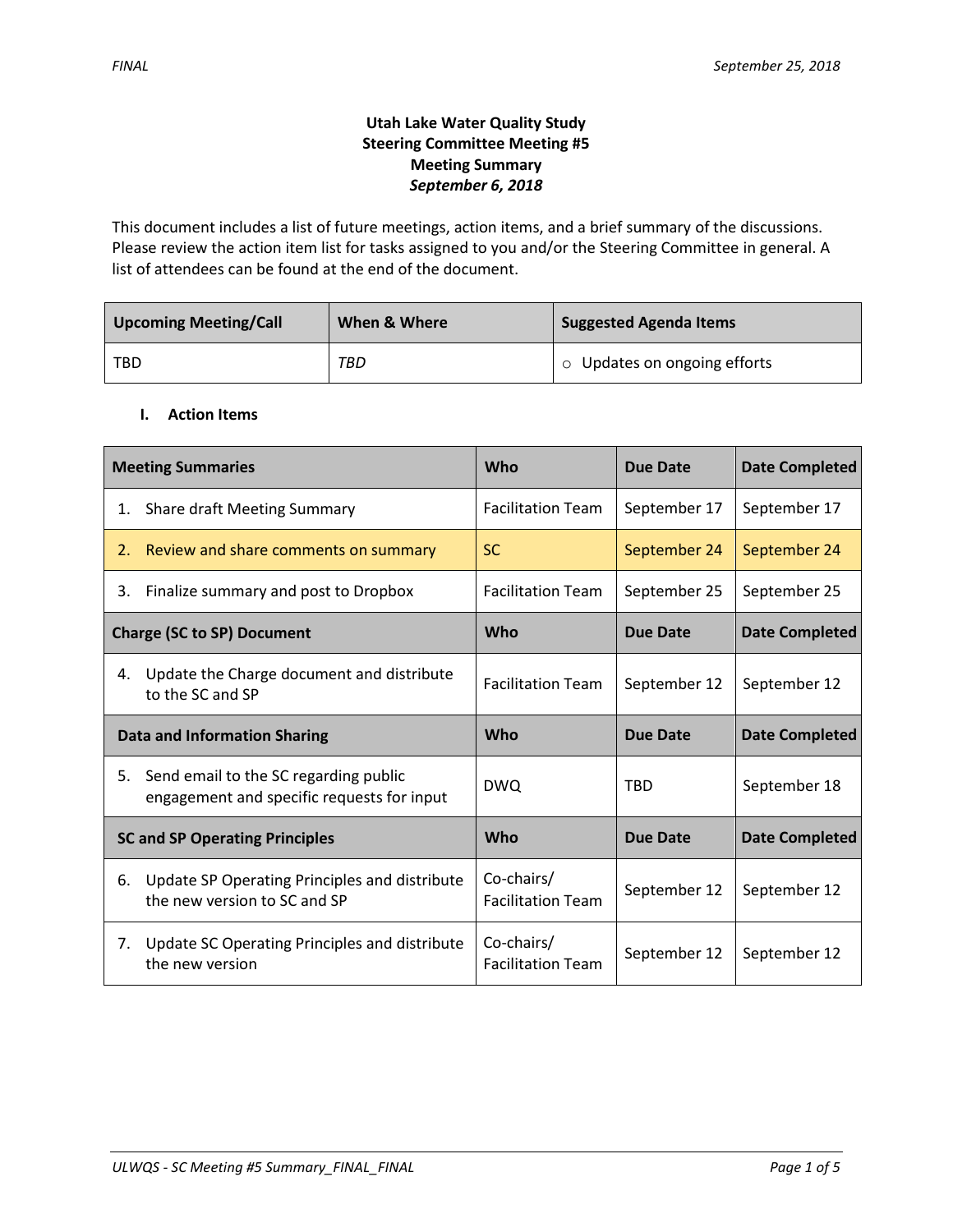## **II. Meeting Recording**

A recording of the meeting (also available on the DWQ website in the near future) can be found at the following link: **<http://resolv.adobeconnect.com/prw938z2ge4x/>**. Please use the video scroll bar along the bottom of the recording window to find the appropriate time in the webinar recording for the session you would like to watch. There are bookmarks in the 'Events Index' on the left side of the screen identifying each session.

## **III. Key Points of Discussion**

## Welcome and Agenda Review

Meeting Facilitator Paul De Morgan, RESOLVE, welcomed everyone to the meeting and invited the cochairs to make opening comments. Eric Ellis, ULWQS Steering Committee Co-Chair, welcomed everyone to the meeting and expressed his appreciation for the time and energy that the Steering Committee has put into the study. Mr. Ellis recognized that the Steering Committee have been working hard towards establishing goals and key questions and indicated he is pleased with the progress made thus far. Alternate co-chair Jim Harris, Utah Division of Water Quality (DWQ), expressed his agreement with Mr. Ellis' comments.

Each of the Steering Committee members then introduced themselves. Following introductions, Mr. De Morgan went over the agenda and the documents that had been shared in advance. He mentioned that the Facilitation Team finalized the Assessment Report in March but never provided printed copies to the group. He asked if the members of the Steering Committee felt that they needed to receive a printed copy or if they were okay relying on the digital copy that had been emailed and saved to Dropbox. All members of the Steering Committee responded that they were okay with the digital copy and therefore Mr. De Morgan indicated he would remove the Assessment Report from the binder Table of Contents.

## Science Panel Tasks and Operating Principles

Scott Daly, DWQ, introduced the SP Operating Principles document and specifically the tasks the Science Panel are being asked to complete as part of the ULWQS. He explained that the Science Panel initially had questions about the level of effort and involvement required of them based on the initial version of the tasks. Mr. Daly pointed out that the updated Operating Principles includes additional support for the Science Panel in the form of a technical consultant. Several questions and comments from members of the Steering Committee regarding some of the specific language in the tasks led to some discussion and proposed edits to the document. Specifically, the Steering Committee agreed that the language used to describe the purpose of the ULWQS should be modified for consistency with the language used in the Charge document. Additionally, the Steering Committee agreed that the tasks should be modified to state that the Science Panel would be asked to provide independent peer review of no more than 3 reports "as approved by the Steering Committee." Mr. De Morgan made some of these updates to the document in real-time and an action item was created to share an updated version of the Operating Principles with the Steering Committee and the Science Panel that included modifications to the purpose of the Science Panel.

Mr. De Morgan went over additional edits made to the Science Panel Operating Principles since the Steering Committee had last seen the document. Several questions and comments were made by members of the Steering Committee. The main points of discussion included the definition of the term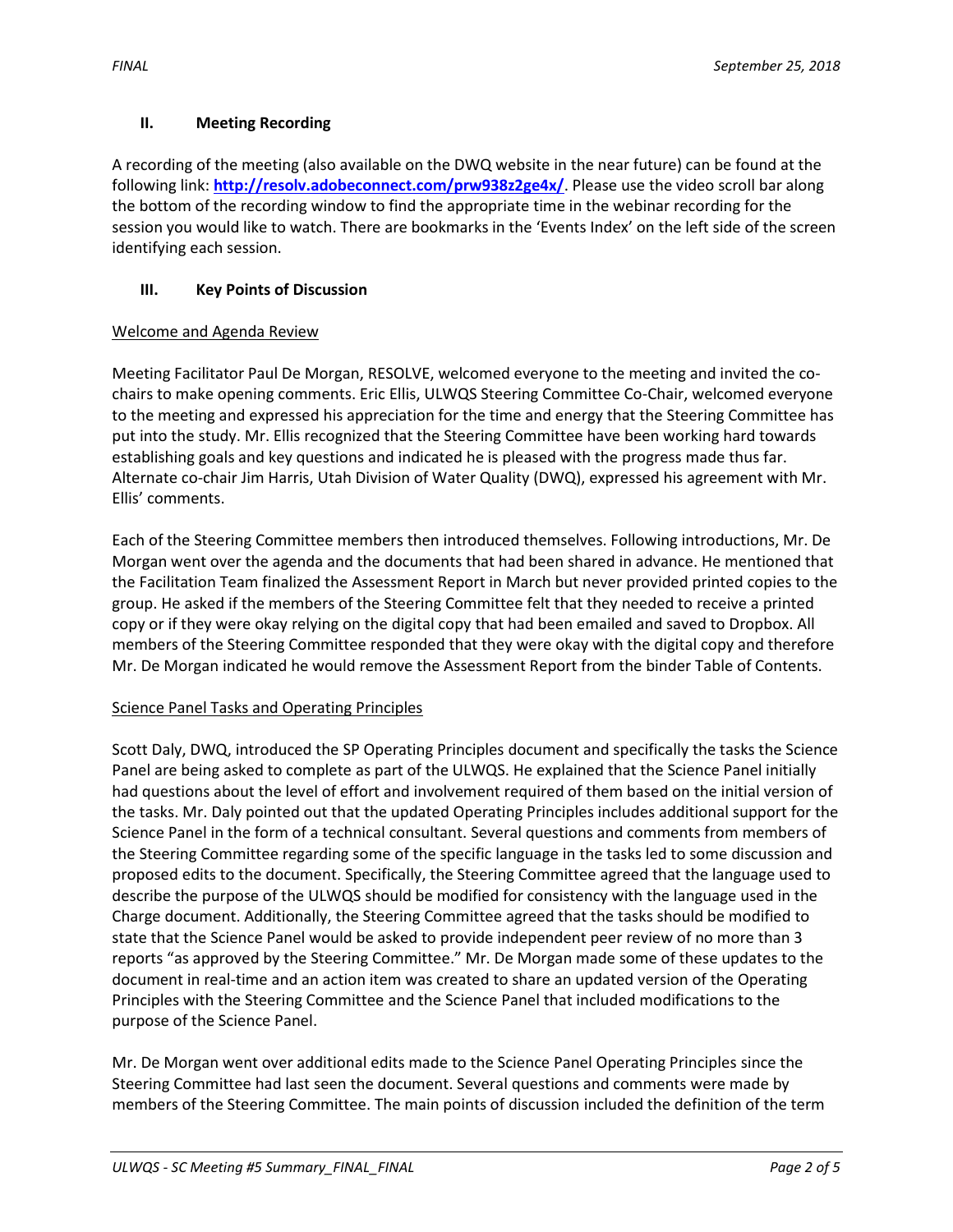"affiliation" and the specifics of state of Utah procurement rules, and the specific use of the name Scott Daly as the DWQ staff liaison to the Science Panel. The Steering Committee agreed that the state code that defines "procurement" should be referenced in the document. The Facilitation Team committed to making this edit and others (per Steering Committee discussion) to the Science Panel Operating Principles based on unanimous support from the Steering Committee.

## Charge to Science Panel: High-level Questions and Sub-questions

Mr. De Morgan went over the Initial Charge document that had not been covered by Mr. Daly earlier in the meeting. He clarified that a clean version of the document had been shared due to the numerous changes that have been made since the August 9 meeting when the Steering Committee last saw the document. The Steering Committee agreed with the modifications to the high-level questions # 1 and #2 and associated sub-questions. The group then raised a number of questions related to high-level question #3 and the sub-questions – specifically why they were included at this stage and whether the specific sub-questions were necessary at this point. The Steering Committee went to break and the Facilitation Team and the co-Chairs worked to revise the Charge based on the comments of the Steering Committee. Following the break, the co-chairs proposed moving some of the high-level question #3 subquestions (related to warm water aquatic life, waterfowl, shorebirds, and water-oriented wildlife) up to high-level question #2, reworking high-level question #3 to focus more broadly on additional information needed (as opposed to only studies), and removing the other sub-questions. The Steering Committee agreed with these changes. The group also confirmed the importance of leaving in the "future high-level question" in the document, recognizing the Science Panel would not be working to address it initially. The Steering Committee then unanimously approve the updated version of the charge and an action item was created to share the updated version with the Steering Committee and the Science Panel.

## ULWQS Public Engagement Plan

Christine Osborne, DWQ, provided a brief overview of the draft public engagement plan shared the previous Friday and solicited feedback from the members of the Steering Committee on how they envision themselves participating in getting information about the ULWQS out to their constituents. Additionally, she expressed that it would be helpful for the public engagement team to understand who the target audiences of the individual Steering Committee members are. Further, she solicited volunteers from the Steering Committee to participate in a committee to talk through the public engagement messaging and to provide input to the templates for message sharing. No members of the Steering Committee volunteered to participate at this point. Mr. De Morgan requested that Ms. Osborne draft an email to the Steering Committee summarizing her questions along with the request for participation in the smaller committee. Additionally, Mr. De Morgan requested that a timeline, possibly around 6 months, for the proposed public engagement activities be included. Ms. Osborne stated that she would follow up on her presentation with an email to the Steering Committee.

## Schedule Moving Forward and Activities

Mr. Daly briefly went over DWQ's efforts aimed at providing support to the Science Panel to help them complete their scope of work. He explained that DWQ is attempting to complete some of the analyses identified by the Science Panel in-house but is working to hire a technical consultant by early November to support the Science Panel.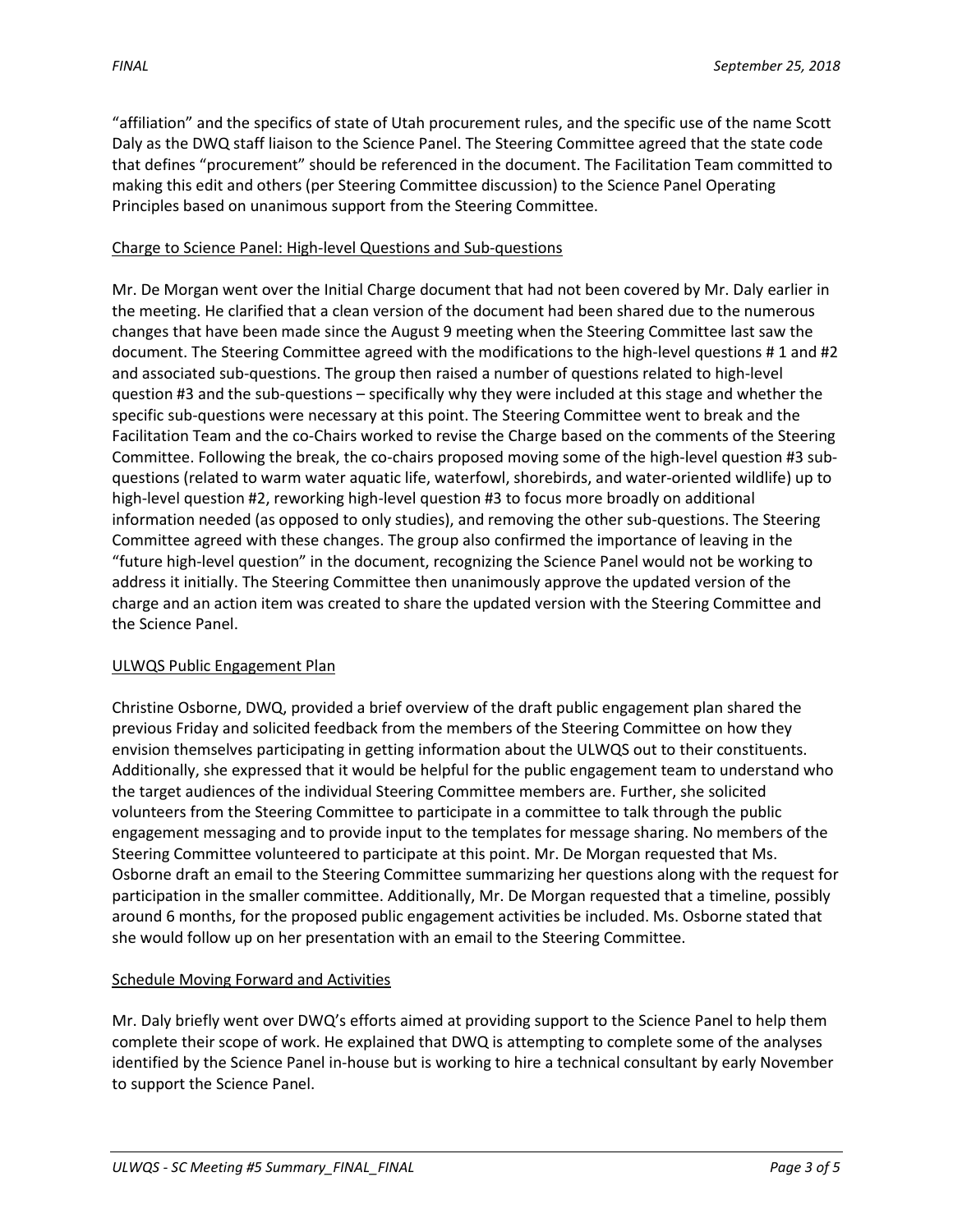### Steering Committee Operating Principles

Mr. De Morgan went over a couple of edits (minor) that had been made to the Steering Committee Operating Principles to capture agreements made by the Steering Committee during their August 9 meeting. Based on unanimous support for the edits by the Steering Committee, Mr. De Morgan committed to sending out an updating version of the document as an action item following the meeting.

#### Request for Information (RFI) for Lake/Marina Treatment for Harmful Algae Blooms

Jim Harris, ULWQS Steering Committee Co-Chair alternate, explained that DWQ has received many requests to evaluate the use of chemicals to treat algae in Utah Lake. Mr. Harris explained that DWQ is working with the State Division of Purchasing, and other parties, to explore the development of an RFI to explore the process and understand what needs to be evaluated in considering chemical products for treatment. He explained that the Utah Lake Commission could possibly be the entity that develops the RFI and that members of the Steering Committee could get involved if they desire. Mr. De Morgan clarified that at this point the aim is simply to make the Steering Committee aware of what is going on; there is not an expectation that the Steering Committee will play a role in the RFI although there is opportunity for members of the Steering Committee to get involved. If any members are interested in more information they were asked to reach out to either Mr. Harris or Mr. Ellis.

#### **IV. Public Comments**

Four written comments were received by Richard Mickelson which will be scanned and distributed to the Steering Committee along with this meeting summary.

### **V. Participation**

### **Meeting Participants (Name, Organization)**

#### **Members of the Steering Committee:**

- David Barlow, Timpanogos Special Service District POTW
- Eric Ellis, Utah Lake Commission Co-Chair
- Jason Garrett, Utah County Health Department Public Health
- Jim Harris, Utah Division of Water Quality Co-Chair (Alternate to Erica Gaddis)
- Jon Hilbert, Jordan Valley Water Conservancy District Agriculture/Water Rights/Water Users (Alternate to Jesse Stewart)
- Heidi Hoven, National Audubon Society Conservation and Environment
- Chris Keleher, Utah Department of Natural Resources Recreation, Fishing and Sovereign Lands
- Jay Montgomery, Utah County Stormwater Association Stormwater
- Jay Olsen, Utah Department of Agriculture and Food Agriculture
- Cory Pierce, Spanish Fork Public Works Municipal (Alternate to Gary Calder)
- Dennis Shiozawa, Brigham Young University Academia
- Garrett Smith, Utah Water Ski Association Recreation
- Brad Stapley, Springville City Municipal
- Neal Winterton, City of Orem Municipal
- Mike Rau, Central Utah Water Conservancy District Water Management of Utah Lake